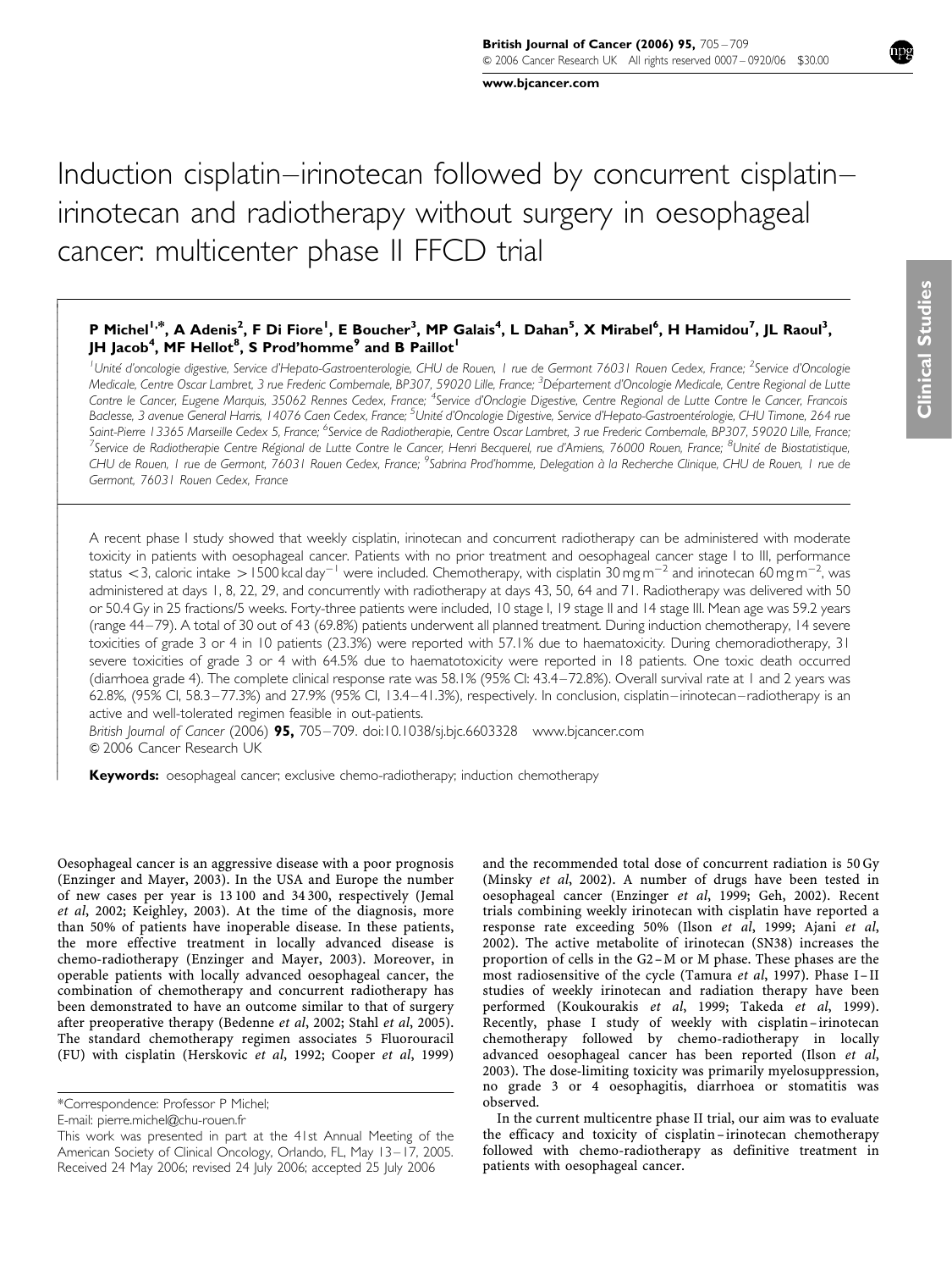Clinical Studies

#### PATIENTS AND METHODS

# Patient eligibility

All patients had histologically confirmed squamous cell carcinoma, adenocarcinoma or poorly differentiated non-small-cell carcinoma of the oesophagus. Participants were required to be at least 18 years of age and to provide written informed consent prior to treatment. Patients had an Eastern Cooperative Oncology Group (ecog) performance status  $\leq$  (Karnofsky performance status of 70% or greater), caloric intake > 1500 kcal d<sup>-1</sup>, serum albumin  $\geq 32 \text{ g l}^{-1}$  and adequate haematological, renal, and hepatic function as defined by an absolute neutrophil count  $\geqslant\!1.5\times10^{9}$ l $^{-1}$ , platelets  $\geq 100 \times 10^{9}$ l<sup>-1</sup>, serum creatinine  $\leq 120 \mu$ mol l<sup>-1</sup> and total serum bilirubin  $\leq 1.5$  mg dl<sup>-1</sup>. Patients had no prior chemotherapy, radiotherapy or surgery. Patients with metastatic disease to supraclavicular or metastatic disease with biopsy-proven tumour invasion of the tracheobronchial tree or with tracheoesophageal fistula were not included. Patients with severe comorbid conditions, including cardiac disease graded as New York Heart Association class 3 or 4, or myocardial infarction within the previous 6 months were also excluded. Also patients with a prior history of malignancy, other than basal cell carcinoma of the skin, in situ cervical carcinoma, or head and neck carcinoma with complete response since 3 years of inclusion of the study were also not included. Patients with known Gilbert's syndrome were not included.

#### Pretreatment evaluation and evaluation on study

Pretreatment evaluation included a detailed medical history and physical examination, a complete blood count, biochemical screening profile including liver function assessment and electrolytes, a prothrombin time and ECG. Radiologic evaluation included a CT scan of the chest and abdomen. Patients were required to undergo endoscopy with biopsy of the primary tumour. Endoscopy with ultrasonography (EUS) was optional. Bronchoscopy was performed in patients with tumours of the cervical or proximal thoracic oesophagus and in patients with squamous cell carcinoma. The 1983 AJCC staging system (Table 1) was used in this study according to published recommendations (Coia et al, 2000). Patients were examined the morning prior to each chemotherapy infusion during induction chemotherapy and combined chemoradiotherapy. At 10 –12 weeks after completion of therapy, an upper endoscopy with biopsy, and a CT scan were repeated to assess response. Clinical complete response was defined as no tumour detectable on oesophagus endoscopy and no appearance of lymph nodes or distant metastasis on CT scan (Kelsen et al, 1983; Jones et al, 1999). In all other cases, the patients were considered in the absence of response. Surgery was not mandated on protocol. When patients achieved a complete clinical response, immediate follow-up was carriedout at the discretion of the investigator. Upper endoscopy and CT scan of the chest and abdomen were performed annually. Dysphagia was evaluated prior to therapy and after completion of induction chemotherapy using a previously

| Table I The 1983 AJCC staging system for oesophageal cancer |  |
|-------------------------------------------------------------|--|
|-------------------------------------------------------------|--|

|                   | <b>Stage Criterion</b>                                                                                                                                                                                                                                                                                                                                                                                                                                                |
|-------------------|-----------------------------------------------------------------------------------------------------------------------------------------------------------------------------------------------------------------------------------------------------------------------------------------------------------------------------------------------------------------------------------------------------------------------------------------------------------------------|
| $\mathbb{I}$<br>Ш | <5 cm in length, nonobstructing, noncircumferential<br>> 5 cm in length or obstructing or circumferential<br>Evidence of extra oesophageal spread (computed tomography<br>scan indicating invasion of surrounding structures or clinical evidence<br>such, as recurrent laryngeal nerve involvement, positive pleural effusion,<br>tracheoesophageal fistula, sympathetic nerve involvement, phrenic nerve<br>involvement or widened mediastinum on chest radiograph) |
|                   |                                                                                                                                                                                                                                                                                                                                                                                                                                                                       |

# Treatment plan

The treatment procedure is outlined in Figure 1. Therapy was delivered in two phases: four induction chemotherapy courses were administered on days 1, 8, 22, 29 with the third and sixth week used as rest weeks. Four chemotherapy courses concurrent with radiotherapy (courses 5 to 8) were administered days 43, 50, 64 and 71 with the ninth week used as a rest week. Antiemetic therapy, with steroid and 5-HT3 receptor antagonist was recommended. Hydration with 500 ml of intravenous fluid was performed before cisplatin at a dose of  $30 \text{ mg m}^{-2}$  as a  $30 \text{ -min}$ infusion. After cisplatin, irinotecan was administered at a dose of 60 mg  $\mathrm{m}^{-2}$  as a 30-min infusion. As required, atropine 0.5 mg was given to patients who developed abdominal cramps or diarrhoea within 1 h of irinotecan infusion. Written information regarding the treatment of diarrhoea as delayed toxicity was routinely given at the first chemotherapy. All diarrhoeas were treated by loperamide. To continue induction chemotherapy, patients were required to maintain a WBC  $\ge 3.0 \times 10^{9}$ <sup>1-1</sup>, absolute neutrophil count  $\ge 1.5 \times 10^{9}$ <sup>1-1</sup>, platelet count  $\ge 100 \times 10^{9}$ <sup>1-1</sup>, serum creatinine  $\leq 120 \mu$ g l<sup>-1</sup> and diarrhoea toxicity  $\leq$  grade 2. No prophylactic use of granulocyte colony-stimulating factor was planned.

#### Radiation therapy

Radiation therapy was delivered with megavoltage equipment using a multiple-field technique. Patients were treated 5 days per week at 1.8 or  $2 \text{ Gy day}^{-1}$  to a total dose of 50.4 or 50.0 Gy. All fields were treated each day. Treatment was delivered to three or four fields (anterior–posterior/posterior –anterior and opposed laterals) in order that the dose did not vary by more than 5% over the entire target volume. The prescribed total dose was prescribed at the reference point (isocentre) of the PTV, which covered the volume at risk. The upper and lower borders of the radiation field were 3–5 cm beyond the primary tumour. The lateral, anterior and posterior borders of the field were  $\geq 2$  cm beyond the borders of the primary tumour. The tumour size was defined by CT scan. The primary and regional lymph nodes were also included.

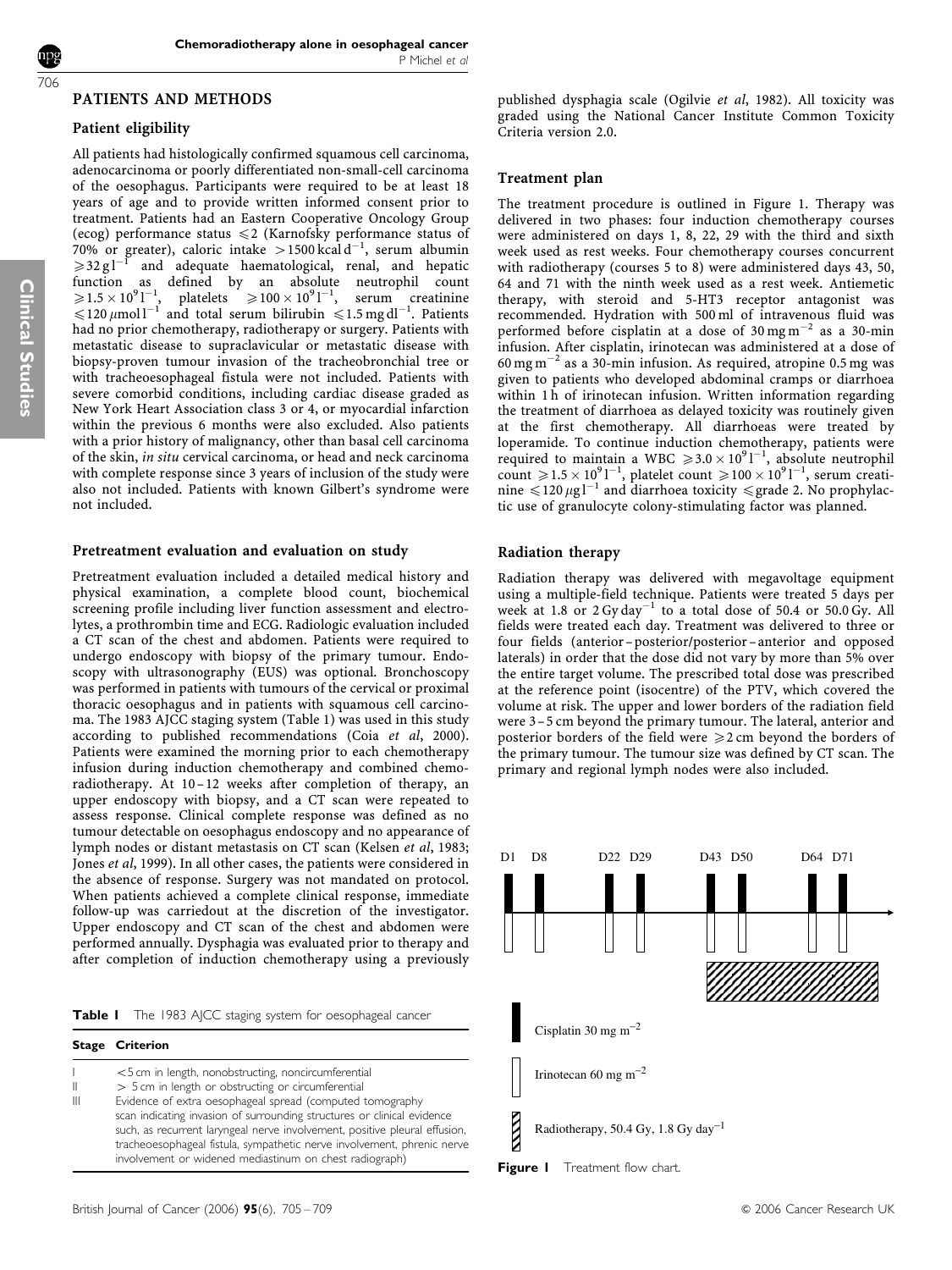#### Statistical design

The primary end point of the study was clinical complete response rate. The study was designed using a two-stage design (Bellisant et al, 1996). Assuming clinical complete response rate at 60% with alpha risk 5% and power 80%, the number of patients necessary was calculated at 43. In the first stage, 34 patients were accrued. If clinical complete response was observed in less than 17 patients, the trial was considered closed due to ineffectiveness of studied regimen. If more than 17 patients presented a complete clinical response, inclusion was continued to 43 patients. Analysis was performed in intent to treat. Quantitative data were presented as mean or median. Qualitative data were presented with frequency and percentage. The proportion of patients with clinical complete response was used to estimate the true response rate with a 95% confidence interval (95% CI). Overall survival and survival without recurrence rate at 1 and 2 years was estimated. The dysphagia scale used had five stages (Ogilvie et al, 1982). For results analysis patients were pooled in two groups  $(1-2, >2)$ . Dysphagia prior to and after induction chemotherapy was compared. Then, relationship between dysphagia after induction chemotherapy and response was evaluated. These groups were compared using the Wilcoxon– Mann– Whitney test.

# RESULTS

Between February 2003 and December 2003, 43 patients were included. Patient characteristics are listed in Table 2. Histological type was squamous cell carcinoma in 38 out of 43 patients (88.4%). At the inclusion, 12 out of 43 patients (27.9%) presented a severe

Table 2 Patient characteristics

| $N = 43$<br>Age in years (mean)<br>Sex ratio                                                                                                       | 59.2 yrs (60.9 yrs)<br>30 males/4 females                                  |
|----------------------------------------------------------------------------------------------------------------------------------------------------|----------------------------------------------------------------------------|
| Histology n (%)<br>Squamous cell carcinoma<br>Adenocarcinoma<br>Poor differenced                                                                   | 38 (88.4%)<br>4(9.3%)<br>(2.3%)                                            |
| Tumour n (%)<br>Proximal<br>Middle<br>Distal                                                                                                       | 15 (34.9%)<br>19 (44.2%)<br>9(20.9%)                                       |
| Dysphagia (Atkinson score ): n (%)<br>Grade > 2                                                                                                    | 12 (29.3%)                                                                 |
| Performance status ECOG: n (%)<br>0<br>$1 - 2$                                                                                                     | 17 (39.5%)<br>26 (60.5%)                                                   |
| Weight loss n (%)<br>< 15%<br>>15%                                                                                                                 | 31(72.1%)<br>12 (27.9%)                                                    |
| Tumour stage, UICC 1983: n (%)<br>Stage  <br>Stage II<br>Stage III<br>Serum albumin (mean in $g^{-1}$ )<br>Tumour diameter (CT scan, median in mm) | 10(23.2%)<br>19 (44.2%)<br>14 (32.6%)<br>$39.5 g$ <sup>-1</sup><br>34.5 mm |
| Endoscopic Ultrasonography ( $n = 12$ )<br>T <sub>3</sub><br>$N+$<br>MIa (celiac node)                                                             | 9(75%)<br>6(50%)<br>(8.3%)                                                 |



weight loss ( $>15\%$ ) and 26 out of 43 patients (60.5%), a moderate deterioration of performance status (ECOG 1).

#### Treatment

Of the 43 patients included, 30 (69.8%) completed treatment as planned, 35 patients (81.4%) completed the four cycles of induction chemotherapy and 34 patients (79.1%) completed the total doses of radiation therapy. Radiotherapy with 2 Gy per fraction was performed in 31 patients (79.5%). In eight patients, a radiotherapy protocol violation recorded with fractions number superior to 25. The total dose was 56 Gy in 1, 60 Gy in 4, 62 Gy in 1 and 64 Gy in 1. In eight patients (18.6%) treatment was stopped due to toxicity (4 haematological, 4 nonhaematological). In four patients, treatment was stopped after cycle 7 due to nonadherence to protocol without toxic effect reported. One patient declined to undergo the last cycle of induction chemotherapy. During induction chemotherapy period, dose attenuation was required in less than 10% of patients: course 3 (cisplatin 1 patient, irinotecan 4 patients); course 4 (irinotecan 2 patients). Treatment delay occurred in 15 and 5.7% of patients, respectively, at course 3 and 4. The delay was due to haematological toxicity in 87.5% of cases. During chemo-radiotherapy period, dose attenuation was performed at courses 5, 6, 7 and 8, in 22.1, 23.0, 25.7 and 24.3% of patients for cisplatin and in 22.1, 28.6, 28.6 and 30.3% of patients for irinotecan, respectively. Treatment delay occurred in 21.0, 20.0, 20.0 and 15.6% of patients, respectively, at courses 5, 6, 7 and 8. Treatment delay was due to haematological toxicity in 24 out of 27 (88.9%) of cases, the other causes were dysphagia (2 patients) and deep thrombosis (one patient). The most common cause of dose attenuation was haematologic toxicity.

#### Toxicity

Toxicities observed during induction chemotherapy are listed in Table 3. During this period, 246 toxicities were reported with 56.9% due to haematoxcicity. Fourteen severe toxicities of grade 3 or 4 in 10 patients (23.3%) were reported with 57.1% due to haematoxcicity. Hospitalisation was required in five patients during this period, due to deficient nutritional intake (two patients), myocardial infarction (one patient), severe diarrhoea (grade 4) (one patient) and tracheoesophageal fistula (one patient).

Toxicities observed during chemoradiotherapy are listed in Table 4. During this period, 311 toxicities were reported with 72.8% due to haematotoxicity. Thirty-one severe toxicities of grade 3 or 4 with 64.5% due to haematotoxicity were reported in 18 patients. During this period, no grade 3– 4 alopecia was recorded. Only one deep thrombosis was observed. The other non-

| Table 3<br>Toxicity episodes: induction chemotherapy |  |  |  |
|------------------------------------------------------|--|--|--|
|------------------------------------------------------|--|--|--|

|                       | Grade I | Grade 2 | Grade 3 | Grade 4 |
|-----------------------|---------|---------|---------|---------|
| Alopecia              | 9       |         |         |         |
| Anaemia               | 75      |         |         |         |
| Diarrhoea             | 26      |         |         |         |
| Fever                 |         |         |         |         |
| Infection+neutropenia |         |         |         |         |
| Nausea-vomiting       | 32.     |         |         |         |
| Neutropenia           | 22      |         |         |         |
| Febrile neutropenia   |         |         |         |         |
| Mucositis             |         |         |         |         |
| Thrombopenia          |         |         |         |         |
| Deep thrombosis       |         |         |         |         |
| Heart                 |         |         |         |         |
| Fatigue               |         |         |         |         |
| Esotracheal fistula   |         |         |         |         |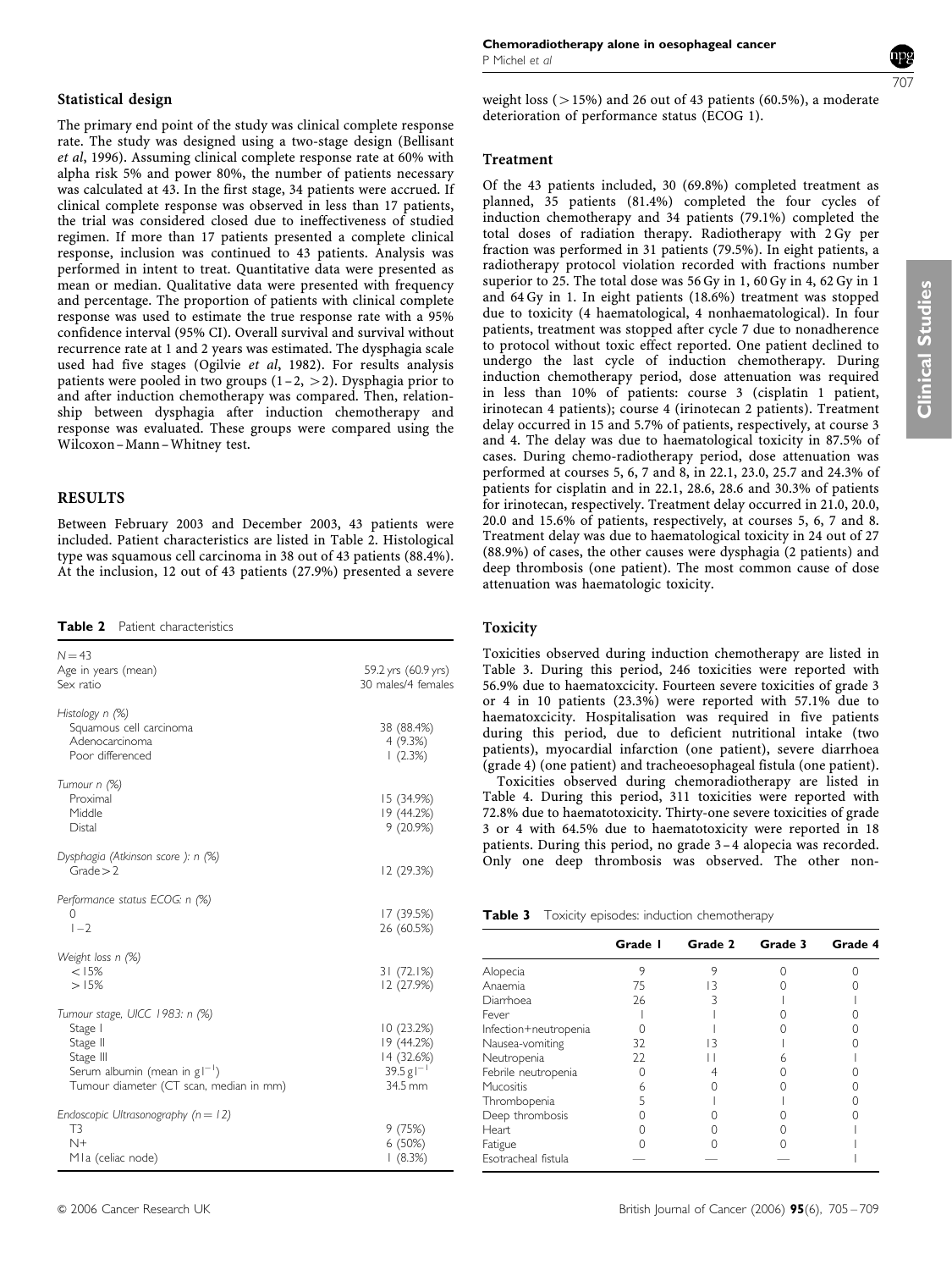Table 4 Toxicity episodes: combined chemoradiotherapy

|                           | Grade I | Grade 2 | Grade 3 | Grade 4 |
|---------------------------|---------|---------|---------|---------|
| Alopecia                  | 13      |         |         |         |
| Anaemia                   | 97      | 36      |         |         |
| Diarrhoea                 |         | 3       |         |         |
| Fever                     | 3       | ∩       |         |         |
| Oesophagitis <sup>a</sup> | 21      | 17      |         |         |
| Infection+neutropenia     |         |         |         |         |
| Nausea-vomiting           | 27      |         |         |         |
| Leuconeutropenia          | 31      |         | 9       |         |
| Neutropenia and fever     |         | 16      |         |         |
| Mucositis                 |         |         |         |         |
| Thrombopenia              | 13      |         |         |         |
| Deep thrombosis           |         |         |         |         |
| Heart                     |         |         |         |         |
| Sepsis                    |         |         |         |         |
| Kidney                    |         |         |         |         |
| Asthenia                  |         |         |         |         |
|                           |         |         |         |         |

<sup>a</sup>Oesophagitis defined by painful dysphagia and/or thoracic burning.

haematological toxicities were tachycardia (one), and common toxicities with chemotherapy (functional kidney failure: one, mucositis: one) and radiotherapy (dysphagia: two, asthenia: four). Seventeen hospitalisations in 13 patients were required. Hospitalisations were required for vomiting, dysphagia or oesophagitis (six), only biological disorders (seven), sepsis (one), asthenia (one) and deep thrombosis (one). One treatment-related death occurred: 4 days after the cycle 7, patient 31 presented with a severe diarrhoea grade 4 with vomiting. This patient was hospitalised in the emergency ward. He developed aplasia and kidney failure, and later died from septic shock.

Severe adverse events were reported in 24 patients (55.8%) during the treatment; 11 (25.6%) and 13 (30.2%) of patients during induction chemotherapy and chemo-radiotherapy, respectively.

# Response and survival

Twenty-five of 43 included patients (58.1%; 95% CI, 43.4–72.8%) achieved a complete clinical response. In 14 patients, the complete clinical response was defined by endoscopy with biopsy, in other patients only macroscopic characteristics were used. Thirteen patients (30.2%; 95% CI, 16.5–43.9%) were in the absence of response as previously defined (i.e. partial response, stable disease or progression). Five patients were not available for response, as four patients discontinued treatment prior to radiotherapy and one patient died before evaluation. One patient was lost to followup after the first cycle of chemotherapy, the 42 other patients were followed-up at 2 years or to death. Overall survival rate at 1 and 2 years were 62.8% (95% CI, 58.3–77.3%) and 27.9% (95% CI, 13.4– 41.3%), respectively. The disease free survival rate at 1 and 2 years was 23.2% (95% CI, 10.6–35.8%) and 16.7% (95% CI, 5.6–27.8%). Three patients underwent surgery during follow-up period for suspected local recurrence. In one case (i.e. poor differentiated tumour) oesophageal EUS performed 2 months after the treatment suggested a stable disease (uT3) when endoscopy was normal. The pathologic examination of the surgical specimen showed the absence of cancer cells and confirmed the clinical complete response. In the two other cases, local recurrence was confirmed by biopsies, in one patient the tumour was not resectable.

# Dysphagia

Only 12 patients (29.3%) had dysphagia (grade  $>$  2) prior to the treatment. After induction chemotherapy and chemo-radiotherapy, 15 (38.5%) and 6 (17.1%) patients, respectively,

| Table 5 | Dysphagia |
|---------|-----------|
|---------|-----------|

| <b>Atkinson</b><br>score | <b>Before</b><br>treatment<br>$N = 41$ | <b>End of induction</b><br>chemotherapy<br>$N = 39$ | End of<br>chemoradiotherapy<br>$N = 35$ |
|--------------------------|----------------------------------------|-----------------------------------------------------|-----------------------------------------|
|                          |                                        |                                                     | 16                                      |
|                          | 25                                     | 13                                                  | 13                                      |
|                          | 8                                      | 8                                                   |                                         |
|                          |                                        | 6                                                   |                                         |
|                          |                                        |                                                     |                                         |

experienced dysphagia (grade  $>$  2). The differences were not statistically significant with  $P = 0.565$  and 0.099, respectively (Table 5). No significant correlation was found between dysphagia after induction chemotherapy and clinical response after the treatment ( $P = 0.797$ ). The variation of weight during the treatment regimen was mean  $-0.3$  kg (range:  $+2$  to  $-13$  kg).

# DISCUSSION

The present study is to our knowledge the first phase II trial evaluating in a population of inoperable patients with the regimen defined in phase I (Ilson et al, 2003). The main results of the present study were the complete clinical response rate of 58.1% (95% CI, 43.4–72.8%), overall survival rate of 27.9% (95% CI: 13.4– 41.3%) at 2 years and the absence of significant improvement of dysphagia after induction chemotherapy. Compliance was satisfactory in 69.8% patients who completed treatment as planned although a severe adverse event was reported in 24 patients (55.8%).

The combination of weekly cisplatin-irinotecan in metastatic oesophageal cancer showed an objective response rate of 57% (Ilson et al, 1999). In the present study, the clinical complete response rate obtained with cisplatin– irinotecan and radiotherapy regimen was 58.1% (CI 95%: 43.4–72.8%), in a range similar to that reported with a FU–cisplatin and radiotherapy regimen (Seitz et al, 1990; Poplin et al, 1996; Geh, 2002). The overall survival rate at 2 years of 27.9% (CI 95%: 13.4– 41.3%) in our study was similar to the result of standard treatment of definitive concomitant reported in the RTOG-8501 trial and the recent phase III study with chemo-radiotherapy as definitive treatment (Herskovic et al, 1992; Bedenne et al, 2002; Minsky et al, 2002; Stahl et al, 2005). All results published with cisplatin-irinotecan regimen suggest that its efficacy is similar to that of a standard regimen with FU– cisplatin for response rate and overall survival (Geh, 2002).

In the present study, no significant improvement of dysphagia was obtained by induction chemotherapy. However, in other studies using this combination of irinotecan –cisplatin in chemotherapy, a significant improvement of dysphagia was reported (Ilson et al, 1999; Tew et al, 2005). Ilson et al observed dysphagia resolution in 70% of patients after four chemotherapy courses. In our study, only 28.1% of patients reported dysphagia resolution after induction chemotherapy.

The development of regimens with induction chemotherapy has been significant; therefore, this regimen should have a similar efficacy as compared to the standard regimen. In contrast, the optimisation of the cisplatin–irinotecan –radiotherapy regimen could be potentially feasible. Epidermal growth factor receptor (EGFr) antibody or inhibitor could also increase the efficacy of the regimen: first by improving the therapeutic effect of irinotecan via EGFr antibodies as demonstrated in vitro (Prewett et al, 2002), second by the specific approach as demonstrated in head and neck cancer, by using radiation therapy and EGF receptor antibodies (Bonner et al, 2006; Pfister et al, 2006). The association cisplatin– irinotecan– radiotherapy with EGFr antibody warrants further study.